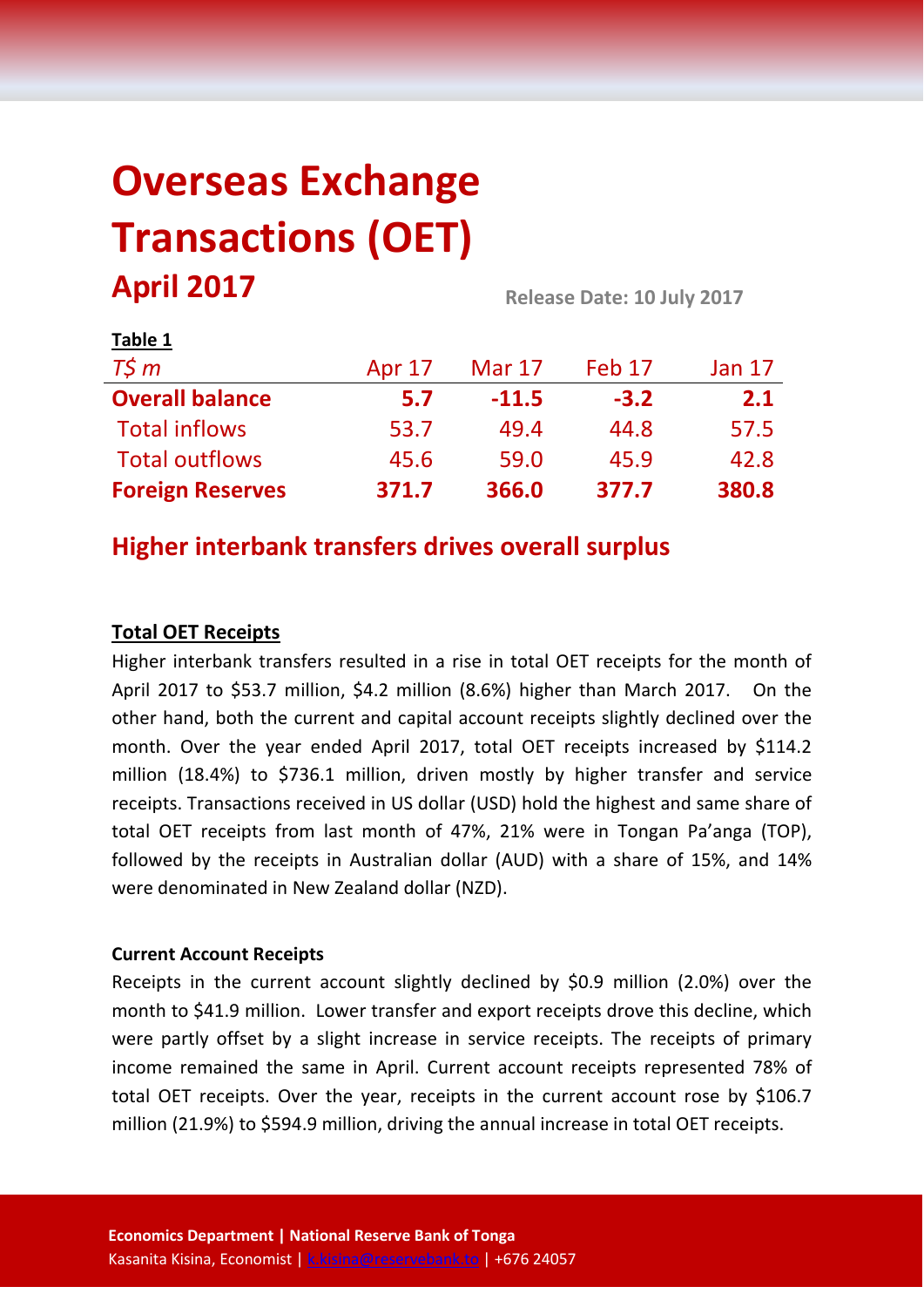Transfer receipts declined over the month of April 2017 by \$0.9 million (3.3%) to \$27.6 million. This was driven by a decline in the receipts of both private and non-profit transfers, underpinned by lower remittances and donations/grants for technical assistance and other current expenditures. These were partly offset by an increase in the receipt of official grants. The transfer receipts represented 51%

**Transfer Receipts** Monthly III Non-profit Transfer Private Transfers Official transfers

of total OET receipts. Over the year, transfer receipts increased to \$389.8 million, \$76.7 million (24.5%) higher than last year, due mainly to higher receipts of private remittances, and government and non-government grants.

Export receipts for April 2017 slightly dropped by \$0.2 million (10.7%) to \$1.5 million. Marine export proceeds declined the most by \$0.3 million, agricultural export proceeds also decreased by \$0.1 million (32.1%) while proceeds from other exports rose by \$0.2 million. Total export proceeds over the year however, increased by \$8.0 million due mainly to an increase in agricultural export proceeds which



coincided with the increase in the volume of agricultural exports by 29.1% to 10,997 tonnes over the year.

Service receipts however rose over the month by \$0.3 million (2.2%) to \$11.8 million. The receipts for other services drove this rise, owing largely to higher receipts for professional, management consulting and other business services. Travel receipts remained the same from last month at \$7.1 million. Over the year, service receipts rose by \$24.3 million (17.5%) to \$163.4 million, driven mainly by higher receipts for personal travel which corresponded to both the rise in international arrivals and the growth in the tourism sector.



#### **Financial Account & Capital Account Receipts**

Capital account receipts for April 2017 slightly declined by \$0.1 million (3.6%) to \$2.2 million, due to lower private grants for capital expenditure such as constructions by individuals and churches. This was partly offset by a rise in government grants for constructions purposes. In year ended terms, capital account receipts rose by \$10.5 million (60.3%) to \$28.0 million which again reflected higher private grants for capital expenditures such as constructions by individuals and churches. Official government grants for construction purposes, on the other hand, declined over the year.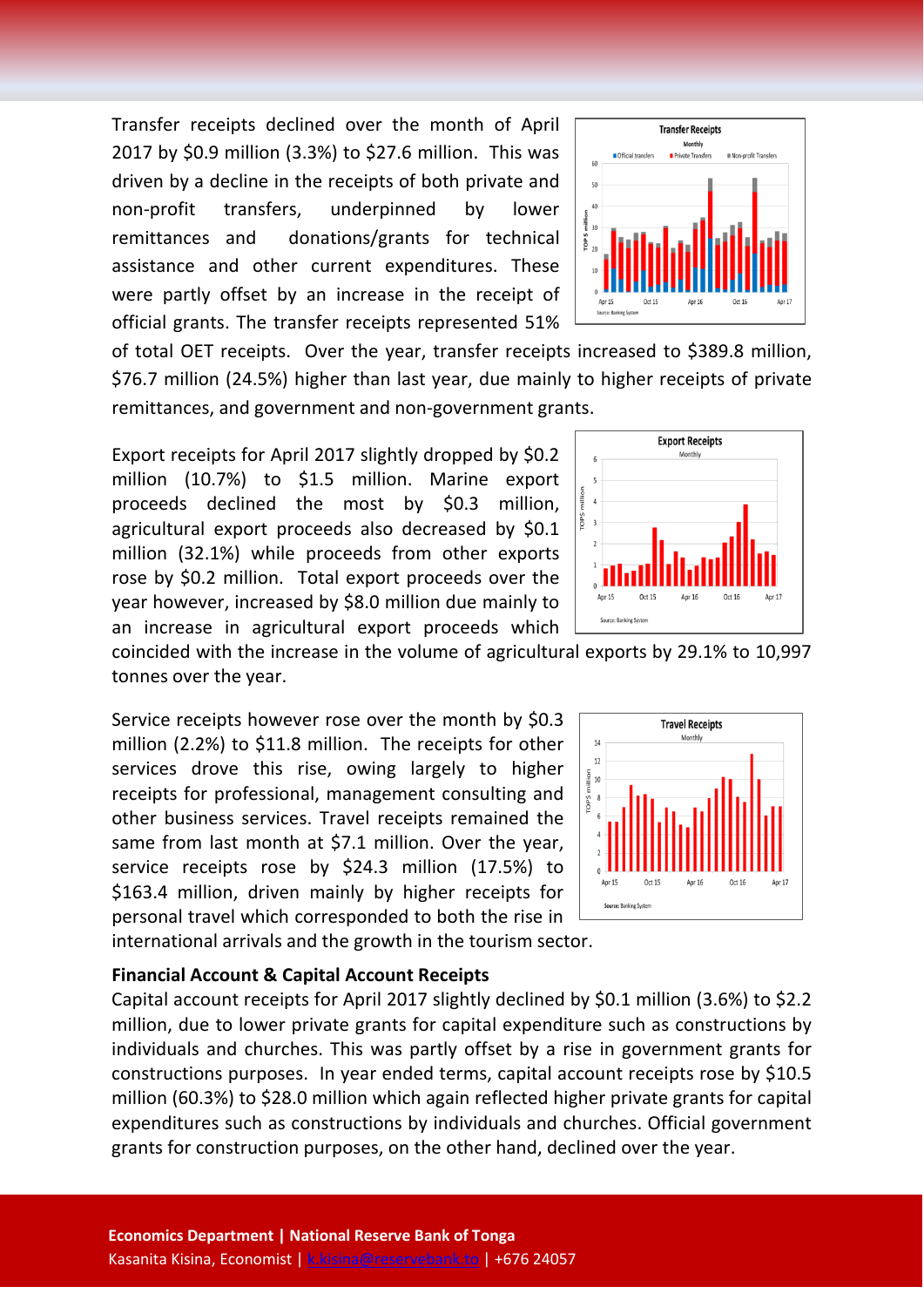Financial account receipts drove the higher OET receipts, rising by \$5.2 million over the month to \$9.6 million. This was due mainly to higher interbank transfers, in addition to a slight increase in receipts for direct investment. In year ended terms, financial account receipts declined by \$3.1 million (2.7%) to \$113.3 million. This was due mainly to a decline in interbank transfers receipts during the year, which were partly offset by a rise in the receipts of direct investment funds.

## **Total OET Payments**

A substantial decrease of \$13.5 million (22.8%) in total OET payments was reported for April 2017. This was largely attributed to lower payments in the current account underpinned by a decline in import payments. In year ended terms, total OET payments continued to rise by \$65.4 million (11.8%) to \$619.3 million due mainly to higher import and service payments. The US dollar (USD) remained as the major currency for payment transactions over the month with a share of 51% (\$23.3 million); followed by the New Zealand dollar (NZD) with a share of 28% (\$12.9 million), and both the Australian dollar (AUD) and the Fijian dollar (FJD) hold a share of 9% each.

## **Current Account Payments**

Current account payments decreased to \$40.5 million in April 2017, which was \$16.0 million (28.3%) lower than it was in March 2017 and represented 94.4% of total OET payments. All major categories declined except for primary income payments. Lower import payments drove the overall decline in the current account payments. Over the year, current account payments increased by \$76.0 million (15.0%) to \$580.9 million, owing to higher import and service payments.

Import payments for April 2017 declined by \$11.2 million (30.2%) to \$25.9 million.

Payments for all categories of imports declined in April 2017. Oil import payments declined the most by \$6.4 million (63.3%), Wholesale and retail import payments decreased also by \$3.2 million (17.6%), government imports declined by \$1.0 million, and payments for the import of construction materials and vehicles both declined by \$0.4 million and \$0.3 million respectively. In year-ended terms, import payments rose by \$43.5 million (13.9%) to \$356.1 million due mainly to a rise in



payments for wholesale & retail goods and construction materials, and accounted for 57.5% of total OET payments.

Service payments fell by \$1.8 million (14.9%) to \$10.2 million over the month, underpinned by lower payments for travel and freight services. Over the year, service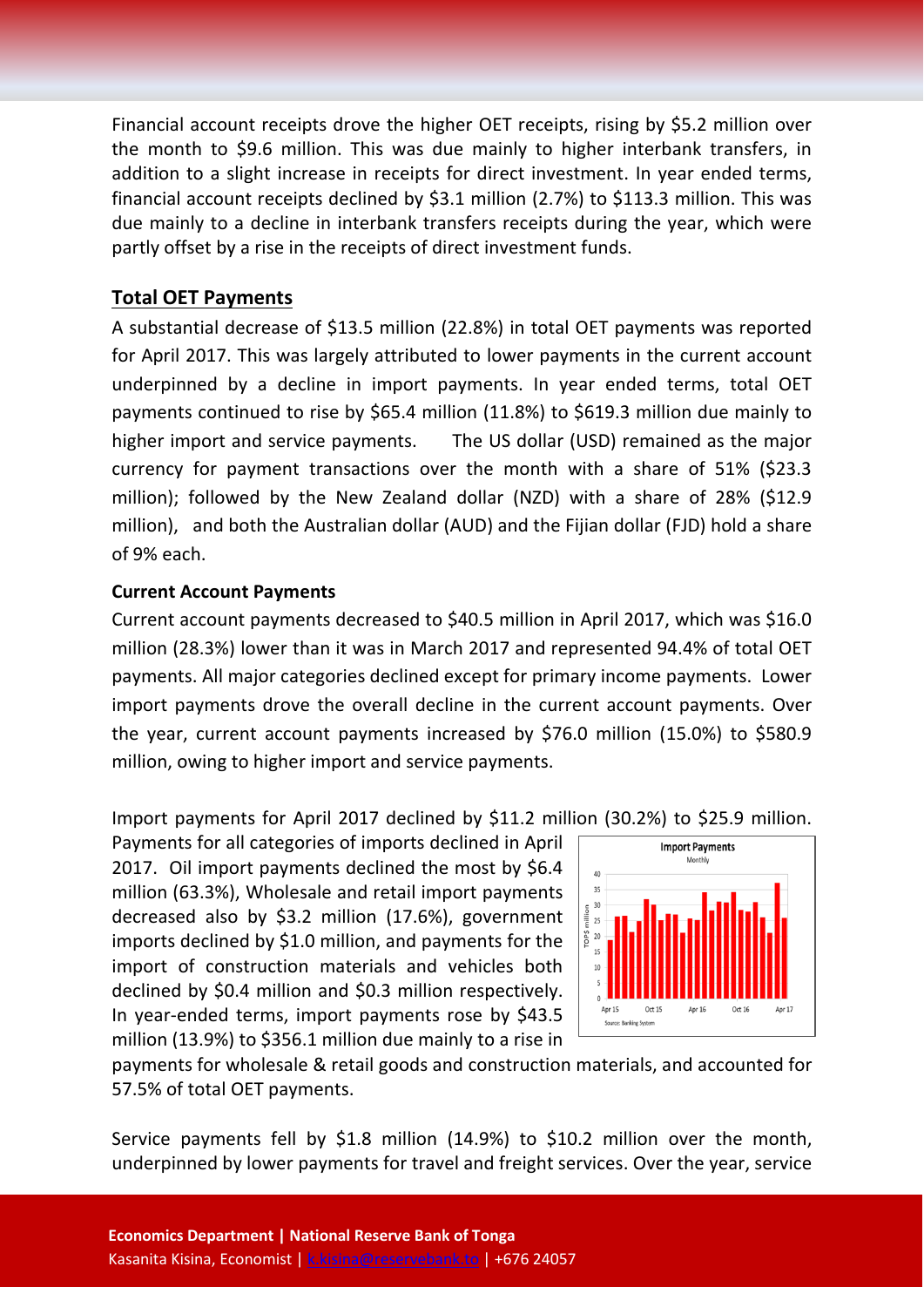payments were \$26.1 million (22.2%) higher than the previous year, driven by higher payments for travel and freight services.

Primary income payments, on the other hand, rose by \$2.9 million (186.9%) to \$4.4 million due to higher payments of dividends and interest on external loans. Over the year, primary income payments rose by \$8.1 million (49.0%) to \$24.6 million driven by higher dividends sent abroad.

Additionally, transfer payments declined by \$2.1 million (36.4%) due to lower private transfer payments such as workers' remittances and family support payments. In year ended terms, transfer payments rose by \$2.1 million (3.6%) due mainly to higher official transfer payments.

## **Capital & Financial Account Payments**

There were no capital payments recorded in April 2017 compared to capital payments of \$0.1 million in the previous month. Over the year, capital payments rose by \$0.7 million (30.7%) to \$2.8 million due to higher private grants for capital expenditures such as constructions by individuals and churches.

Financial account payments declined by \$1.1 million (44.8%) over the month to \$1.4 million due mainly to lower loan repayments by residents to non-resident banks and other financial institutions. Over the year, financial account payments declined by \$15.0 million (32.1%) due mainly to lower interbank transfers.

## **Overall Balance & Foreign reserves**

In April 2017, the balance of Overseas Exchange Transactions was a surplus of \$5.7 million. This contributed to the rise in the official foreign reserves to \$37[1](#page-3-0).7 million in April 2017, sufficient to cover  $6.8<sup>1</sup>$ months of imports, which remained above the Reserve

Bank's minimum range of 3-4 months of imports.

The outlook for the foreign reserves is to remain comfortably above the minimum range, given the expectation of on-going remittance receipts, Government aid in the form of budget support, and other assistance from donor partners partly offset by the higher anticipated import payments. However,



<span id="page-3-0"></span> $1$  Method of calculation changed in February 2017 to include imports of both goods and services (previous method used imports of goods only)